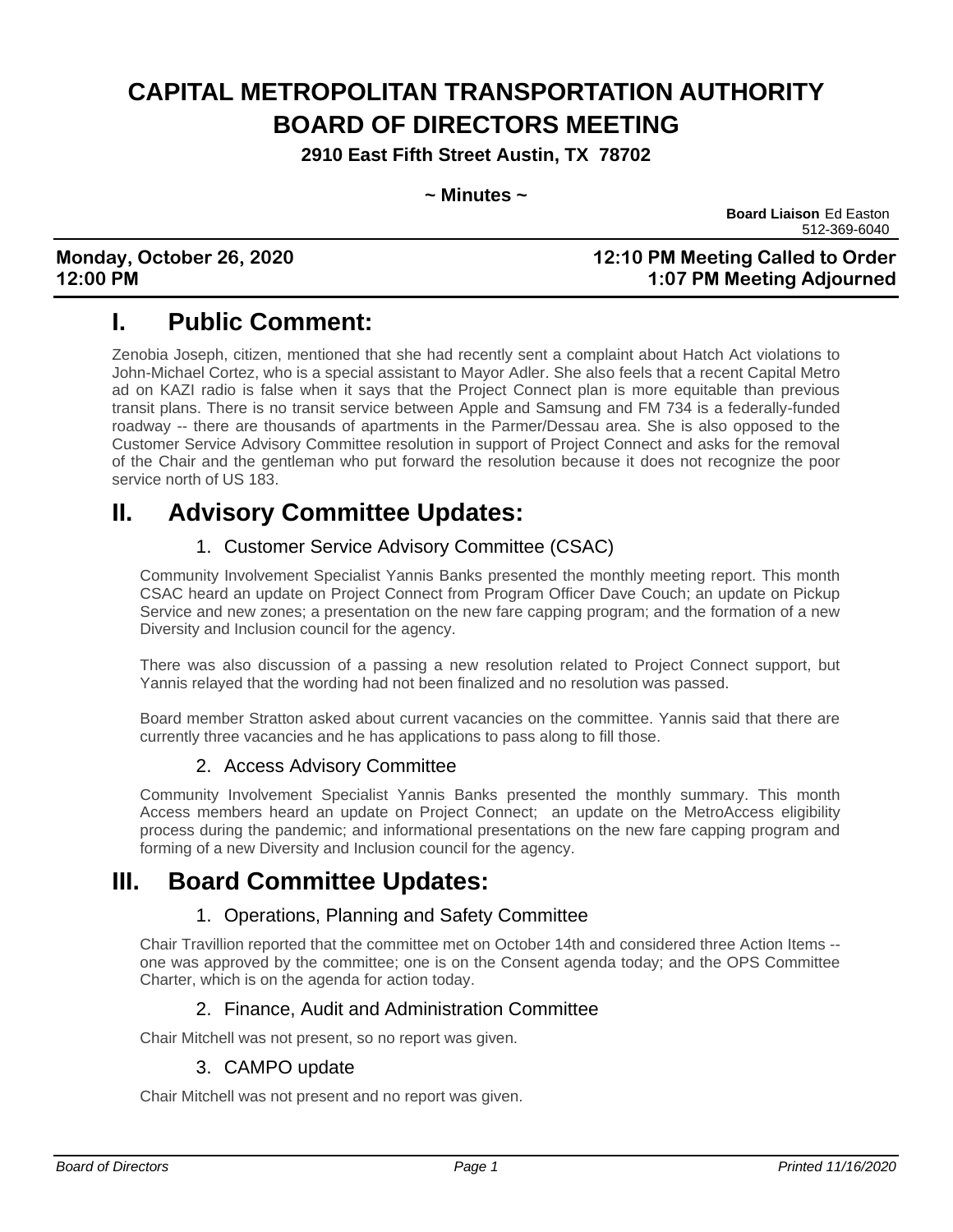### **IV. Consent Items**

| <b>RESULT:</b>   | <b>ADOPTED [UNANIMOUS]</b>                    |
|------------------|-----------------------------------------------|
| <b>MOVER:</b>    | Delia Garza, Vice Chair                       |
| <b>SECONDER:</b> | Sabino Renteria, Board Member                 |
| AYES:            | Cooper, Garza, Renteria, Travillion, Stratton |
| <b>ABSENT:</b>   | Mitchell, Kitchen, Hill                       |

1. Approval of minutes from the September 16, 2020 Public Hearing and September 28, 2020 Board Meeting.

2. Approval of a resolution adopting a revised Charter Statement for the Finance, Audit and Administration Committee.

- 3. Approval of a resolution affirming the Internal Audit Charter.
- 4. Approval of a resolution adopting the FY2021 Internal Audit Services Plan.

5. Approval of a resolution authorizing the President & CEO, or his designee, to enter into an Interlocal Agreement with the City of Austin for the purpose of participating in cooperative procurement opportunities via the Texas Interlocal Purchasing Cooperative.

### **V. Action Items:**

1. Approval of a resolution adopting a revised Charter Statement for the Operations, Planning and Safety Committee.

Staff Attorney Ayeola Williams presented this item.

These changes were presented earlier in the month to the Operations, Planning, and Safety Committee, and at that time there were some discrepancies between the redline and clean versions of the document. Those issues have been resolved, and Ayeola presented a summary of the changes being proposed to the full board. The substantive changes being proposed are to reiterate that the Operations, Planning and Safety Committee is responsible for making recommendations to the board to comply with all applicable laws and regulations, not just ones in the FAST Act; and the addition of a section dealing with committee membership.

| Cooper, Garza, Renteria, Travillion, Stratton |
|-----------------------------------------------|
|                                               |
|                                               |

#### 2. Approval by the Board of Directors of Capital Metro's Investment Policy and revision of the investment committee composition.

Controller Susan Renshaw presented this item.

This item is the annual approval of the agency's Investment Policy. There are two changes begin proposed to the policy at this time: clarifying language has been added to Section 1(b) under Scope, referencing transportation authorities being able to invest according to the investment act; and a change designating Susan and CFO Reinet Marneweck as Investment Committee Officers and allowing for additional committee members. Donna Simmons and Illyse Niland would be replaced as officers of the committee, but continue to serve as members.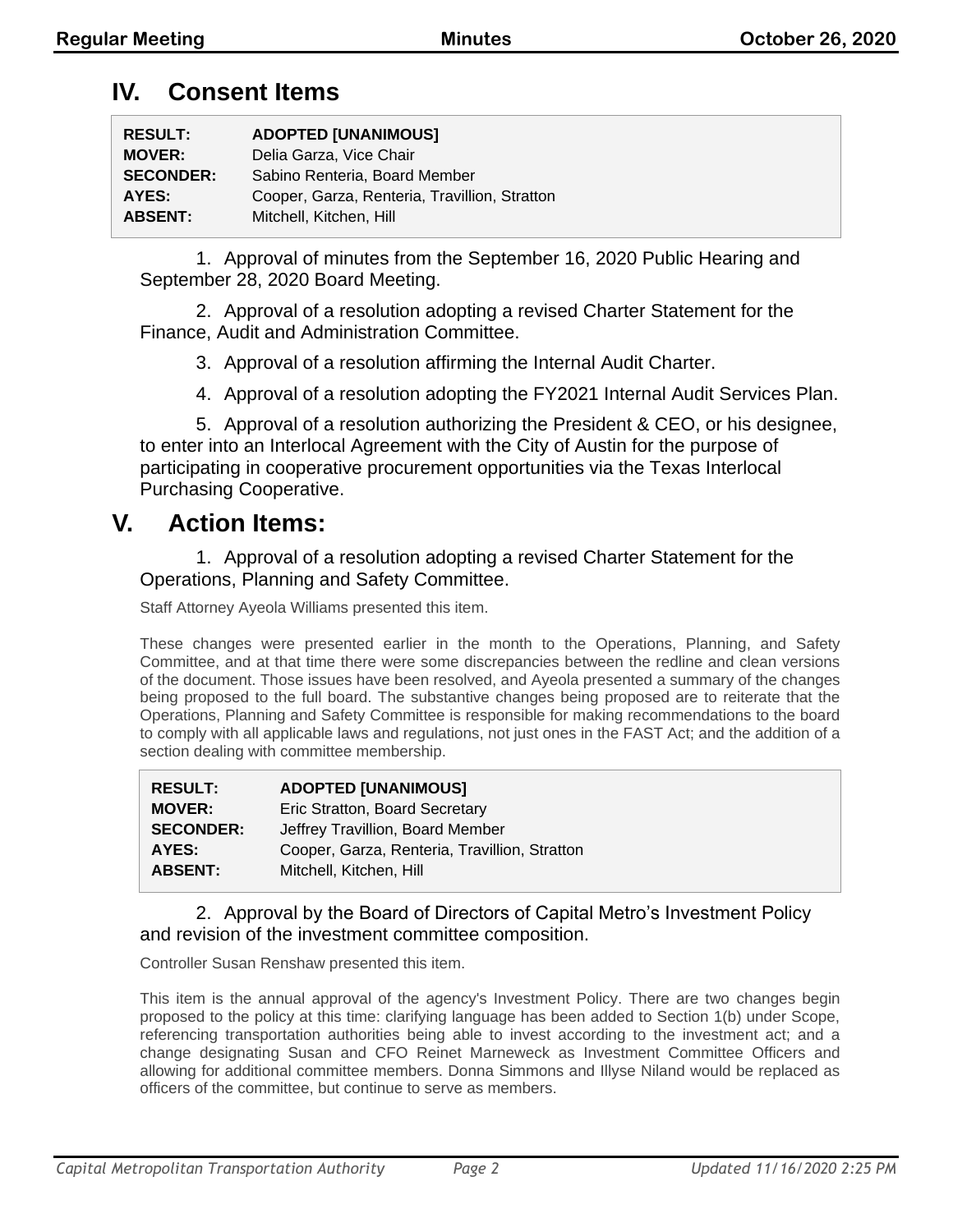Board Member Stratton asked for some additional clarification on the role of the committee officers.

Zenobia Joseph, citizen, spoke prior to the vote on this item. Her comments were related to the Finance Committee Charter and this Investment Policy where language specifies "demonstrates integrity", compliance with federal law, and ethics in general . Her take on the agency's 2017 financial plan is that the when the agency made route changes in 2018 the Board did not comply with standards according to ridership data provided to the public, and there was also financial information that was not adhered to. Accordingly, the Board is not following the 2018 board-approved Code of Ethics and needs to demonstrate greater honesty and integrity.

| <b>RESULT:</b>   | <b>ADOPTED [UNANIMOUS]</b>                    |
|------------------|-----------------------------------------------|
| <b>MOVER:</b>    | Eric Stratton, Board Secretary                |
| <b>SECONDER:</b> | Delia Garza, Vice Chair                       |
| AYES:            | Cooper, Garza, Renteria, Travillion, Stratton |
| <b>ABSENT:</b>   | Mitchell, Kitchen, Hill                       |

### **VI. Presentations:**

#### 1. Project Connect Update

Program Officer Dave Couch kicked off the monthly update.

Dave reported that we have begun the NEPA processes for both the proposed Orange and Blue lines, and entered project development on the Expo and Pleasant Valley MetroRapid Lines. Dave further summarized project progress on the Blue Line and presented artist renderings for the station at ABIA.

Vice President of Planning and Development Sharmila Mukherjee then presented slides on recent Red Line progress. Broadmoor Station is advancing as we prepare for construction, and Sharmila also presented a rendering of the new McKalla Station at the Austin FC stadium as design begins. Sharmila also quickly reviewed other infrastructure improvements along other segments of the line.

Chief Customer Officer and COO Dottie Watkins then gave an update on the current bus procurement process. Future transit bus purchases are planned to be all electric, and we are exploring the replacement of other types of vehicles (coach buses, paratransit) with electric as well. Currently the agency is in the process of preparing a procurement for electric bus purchases over a 5 year period.

Finally CFO Reinet Marneweck presented a Customer Technology Update as we transition our payment systems to be both app- and account-based. Customers will soon be able to use cash at an extensive retail network to load funds onto the Capital Metro app. We are also rolling out a pilot program to enable fare capping, ensuring that when a customer reaches the cost of a monthly pass with daily rides their fare is capped for the rest of the month at that price.

### **VII. Reports:**

#### 1. President's Report

President Clarke gave his monthly report.

This month's highlights included the recent openings of both the new electric charging facility at the North Ops location and the new Downtown Station. President Clarke thanked the teams and staff members involved in both projects and highlighted some of the improvements that both facilities will bring. He also mentioned a recent award the agency received from the Transportation Research Board for community engagement for a quick pivot on Project Connect community meetings as the pandemic hit earlier this year.

# **VIII. Items for Future Discussion:**